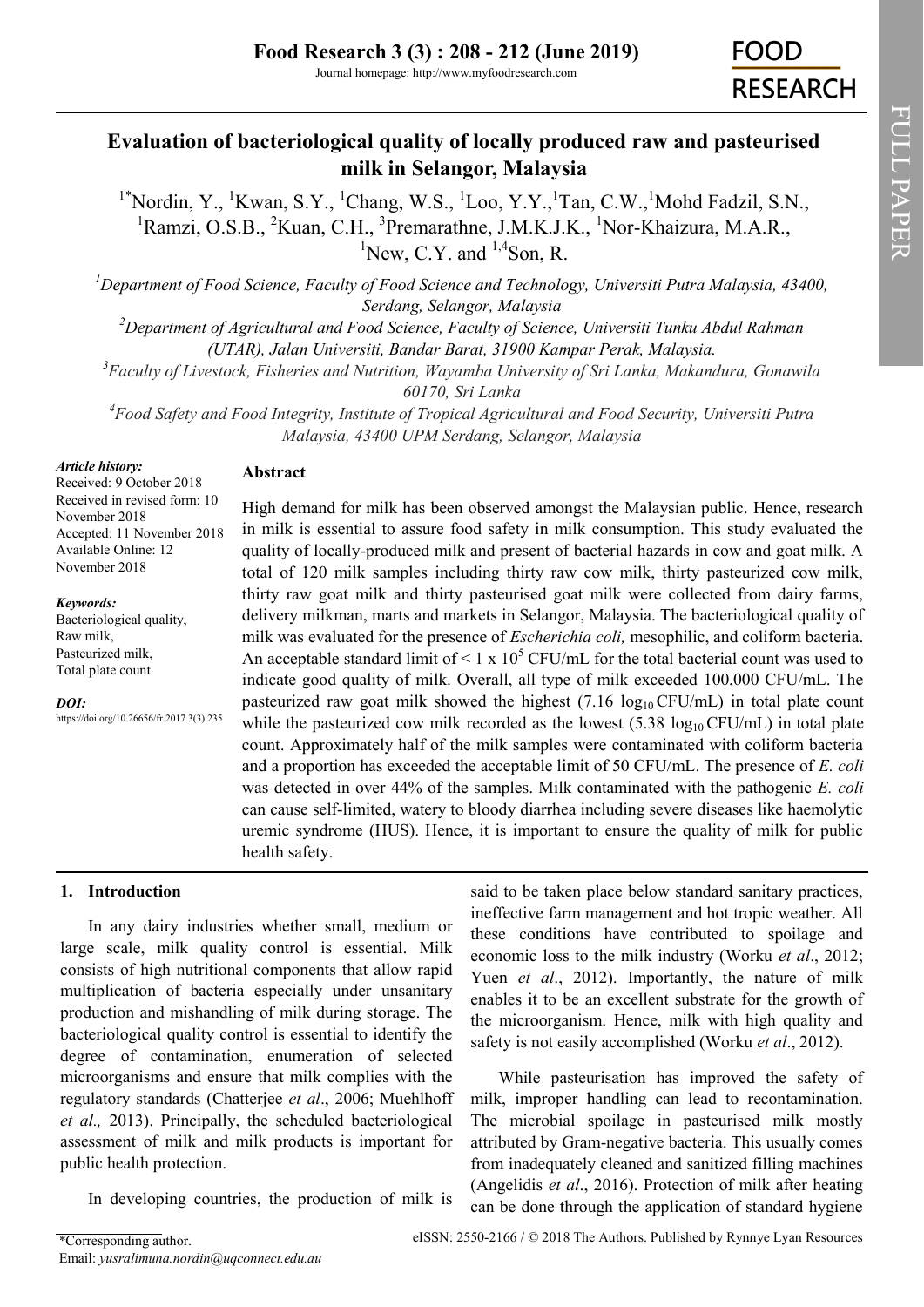in milk processing, right temperature and thermal conditions, and buying high quality of raw milk (Piotrowska *et al*., 2015).

The total plate count (TPC) at  $10^5$ CFU/mL has been used as the standard by Malaysian regulatory. In addition, coliform and *E. coli* count was also included by Malaysian regulatory for evaluation of microbiological safety in milk. For farmers, high microbial load in milk resulted in higher milk selling price and hence pose economic loss to the local farmers.

The quality of pasteurised milk highly depends on the quality of the raw milk which acts as the starting materials (Angelidis *et al*., 2016). In Malaysia, pasteurised milk has not received sufficient attention and there is no reported data on the bacteriological quality of locally produced pasteurised milk.

Temperature is an important factor for the prevalence and proliferation of microorganism in milk (Reta and Addis, 2015). When milk is subjected to temperature abuse, the microorganisms can multiply to a higher level and may produce toxins. More so, a study from Brazil showed that deficient cold storage chain has contributed to the reduced quality of milk (Petrus *et al*., 2010). Therefore, it is interesting to evaluate the bacteriological quality of milk based on storage temperature at different collection points.

Hence, the aim of this study is to determine the bacteriological quality of cow and goat milk collected in Selangor, Malaysia. The total plate count, coliform count and *E. coli* count of milk samples were evaluated. Both raw and pasteurised milk of the dairy animals was assessed in this study. This study also evaluated the bacteriological quality of milk based on collection points, from farms to marketplaces. The milk samples from marketplaces including milk from mart and market (night market, agro fair and Ramadhan bazaar).

#### **2. Materials and methods**

#### *2.1 Sample collection*

A total of 120 milk samples comprising thirty raw cow milk, thirty pasteurised cow milk, thirty raw goat milk and thirty pasteurized goat milk. All milk samples were collected from different collection points in Selangor area. This enables milk from different dairy chain being evaluated. The raw milk samples were collected from farms and milkman. The pasteurized milk samples were obtained from the marts and markets which includes night market, Ramadhan bazaar and agriculture fair. The pasteurisation was performed at 60° C for 30 mins. Most of the samples were collected in the morning. Hence, all the milk samples able to be analysed

once samples arrived at the lab on the same day.

Approximately 250-500 mL of the milk was aseptically collected and stored in clean bottles or plastic bag. During collection, milk samples were kept in the icebox to maintain chilled conditions and immediately sent to Food Safety and Quality Laboratory 2 in University Putra Malaysia for further analysis.

# *2.2 Bacteriological analysis*

All the milk samples were analysed for the bacteriological quality as according to Fifteen schedule; Regulation 39 in Malaysia Food Act 1983 and Food Regulation 1985. The TPC, coliform count and *E. coli* count were carried out as described by Bacteriological Analysis Manual (BAM) USFDA (BAM, 2001).

For the TPC procedure, Plate Count Agar (PCA) (Sigma-Aldrich, USA) was used. The coliform count was determined using Violet Red Bile (VRB) agar (Sigma-Aldrich, USA). The *E. coli* count was determined using Eosin Methylene Blue (EMB) agar (Merck, Germany).

Initially, 10 mL of the milk sample was dispensed into a sterile stomacher bag containing 90 mL of sterile peptone water. The mixture was homogenised with stomacher for 60 s. The subsequent dilution was prepared in peptone water up to  $10^{-6}$ . An amount of 100 mL of the milk mixture was incubated on the agar plates for 24 hrs at 37°C. The total bacterial count was calculated using colony counter (Galaxy 230).

### *2.3 Statistical analysis*

The means of milk colony counts were analysed using one-way analysis of variance (ANOVA). Statistical significance difference between milk samples type of origin (cattle and goat) and type of milk (raw and pasteurised) were analysed. Minitab 17.0 statistical software (Minitab Inc. Pennsylvania, USA) was used to determine the difference in means of colony count. The data was analysed the data at 95% of confidence interval and 5% level of significance. All the plate counting assays were performed in triplicate of all types of milk samples. The colony counts were presented in  $log_{10}$ CFU/mL.

### **3. Results**

#### *3.1 Milking practices*

All of the raw goat milk  $(n=30)$  was collected using hand milking, while raw cow milk (n=30) was collected using the line or portable milking. All farmers claimed that they cleaned the udder of the dairy animals prior to milking.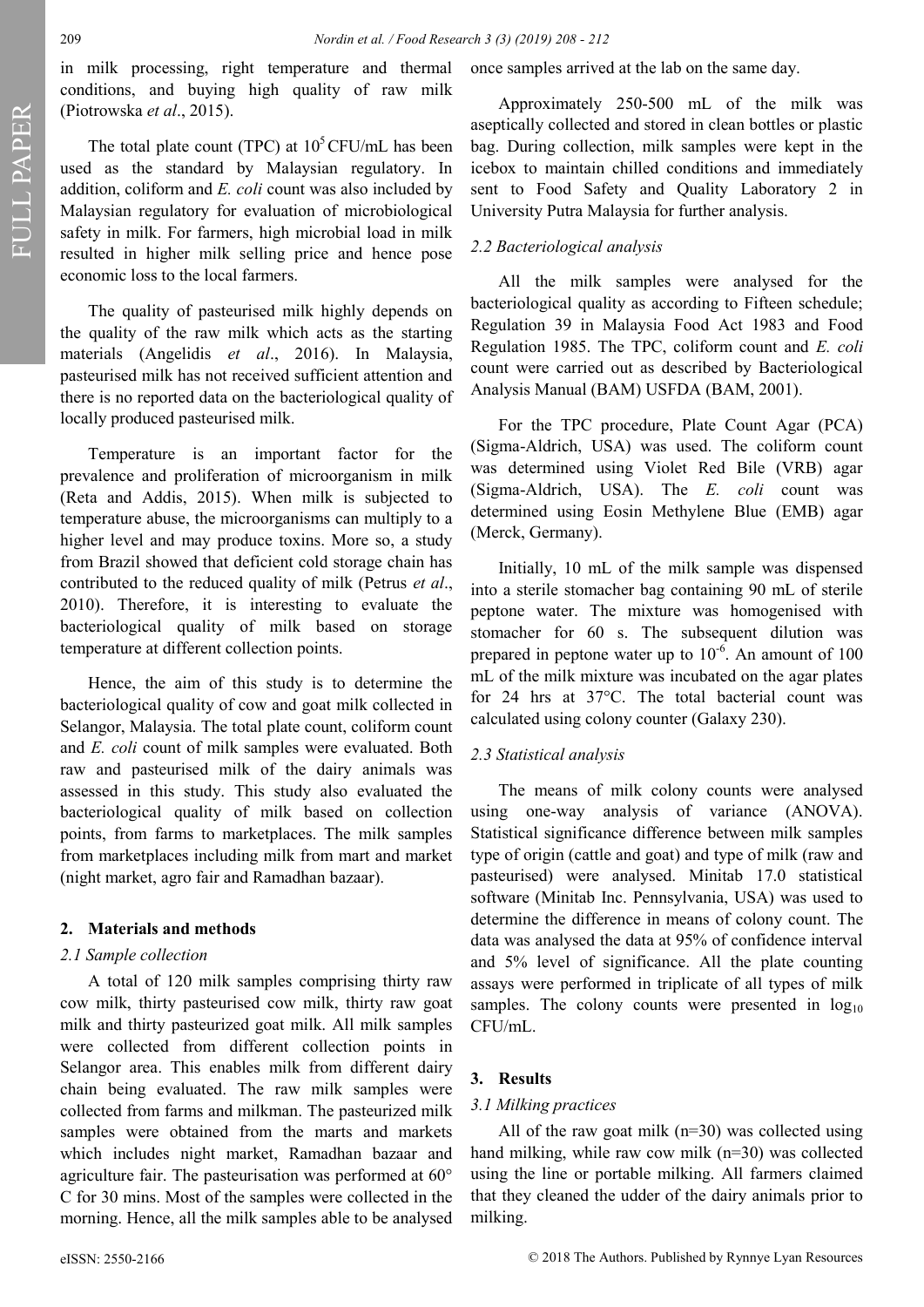### *3.2 Total bacterial counts based on milk origins*

In this study, all types of milk were contaminated with bacteria and have exceeded the limit set by the Malaysia Food Act 1983 and Food Regulation 1985 (5  $log_{10}$  CFU/mL). Over 50% of the raw cow milk exceeded the standard, while pasteurised cow milk exceeded at 20%. For raw goat milk, only 23% exceeded the standard and pasteurised goat milk at 47%. From Table 1, the pasteurised goat milk account for the highest mean counts of TPC at 7.16  $log_{10}$  CFU/mL. The lowest mean TPC was from pasteurised cow milk at  $5.38 \log_{10} CFU$ mL. The results showed that there are significant differences  $(p<0.05)$  in the bacterial loads between different types of milk.

| Table 1. Total plate count of bacteria based on milk origins |
|--------------------------------------------------------------|
|--------------------------------------------------------------|

| Type        | Origin | Total plate count $(\log_{10}$ CFU/ mL) |  |
|-------------|--------|-----------------------------------------|--|
| Raw         | Cow    | $5.88 \pm 1.10^{ab}$                    |  |
|             | Goat   | $5.67 \pm 1.65^{ab}$                    |  |
| Pasteurised | Cow    | $5.38 \pm 1.01^b$                       |  |
|             | Goat   | $7.16 \pm 1.75^{\circ}$                 |  |

Values are mean±SD. Means with different alphabet superscript are significantly different at *p*<0.05.

Table 2 shows the mean counts for coliform and *E. coli* from local milk. Nearly 50% of all milk samples were contaminated with coliform. For coliform count, pasteurised goat milk recorded the highest mean counts of contamination at 6.54  $log_{10}$  CFU/mL. For *E. coli* count, raw cow milk contaminated with  $4.70 \log_{10} CFU$ mL while pasteurised goat milk was contaminated at the highest mean counts at  $6.62 \log_{10} CFU/mL$ . Pasteurised cow milk recorded the lowest mean count for both coliform and *E. coli* counts. The mean count for coliform and *E. coli* were significantly correlated at  $r = 0.967$ .

Table 2. Counts of coliform and *E. coli* in milk

| Type        | Origin | Bacterial count $(log_{10} CFU/mL)$ |                              |
|-------------|--------|-------------------------------------|------------------------------|
|             |        | Coliform                            | E. coli                      |
| Raw         | Cow    | $5.55 \pm 1.76^{\circ}$             | $4.70 \pm 1.44$ <sup>a</sup> |
|             | Goat   | $4.59 \pm 1.13^a$                   | $3.92 \pm 0.91$ <sup>a</sup> |
| Pasteurised | Cow    | $3.68 \pm 1.32^{\text{a}}$          | $3.00 \pm 1.14^a$            |
|             | Goat   | $6.54 \pm 1.83$ <sup>a</sup>        | $6.62 \pm 1.97$ <sup>a</sup> |

Values are mean±SD. Means with the same alphabet superscript are not significantly different at  $p<0.05$ .

#### *3.3 Total bacterial counts based on collection points*

Table 3. Total plate count of bacteria based on the collection points

| Type        | Origin  | Total plate count (log <sub>10</sub> CFU/mL) |
|-------------|---------|----------------------------------------------|
| Raw         | Farms   | $4.62 \pm 1.20^a$                            |
|             | Milkman | $6.17 \pm 1.31$ <sup>a</sup>                 |
| Pasteurised | Market  | $7.11 \pm 1.77$ <sup>a</sup>                 |
|             | Mart    | $5.35 \pm 0.91$ <sup>a</sup>                 |

Values are mean±SD. Means with the same alphabet superscript are not significantly different at *p*<0.05.

From Table 3, the TPC of milk from the delivery milkman, marts and markets have exceeded the limit set by the Malaysia Food Act 1983 and Food Regulation 1985. The milk from marts was at  $5.35 \log_{10} CFU/mL$ . The milk from markets was heavily contaminated with TPC at 7.11  $log_{10}$ CFU/mL while milk from delivery milkman recorded at  $6.17 \log_{10} CFU/mL$ . On the other hand, milk from farms recorded the lowest at  $4.62 \log_{10}$ CFU/mL.

From statistical analysis, mean counts of raw milk from farms showed significant differences  $(p<0.05)$  than raw milk from delivery milkman. However, there is no significant difference  $(p>0.05)$  in the mean counts of raw milk with pasteurised milk.

#### **4. Discussion**

This study showed that all types of milk were heavily contaminated with bacteria. The TPC is an indicator for monitoring good sanitary practices during milk production, transportation and storage (Worku *et al*., 2012). In general, raw milk produced from healthy dairy animals under hygienic condition should not contain more than  $10^4$ -10<sup>5</sup> CFU/mL of bacteria (O' Connor, 1994). The high microbial load in milk might be linked to poor milking handling, poor animal health services and usage of contaminated water (Giacometti *et al*., 2012; Banik *et al*., 2014).

In this study, the TPC of raw cow milk was 5.88 log  $log_{10}$  CFU/mL. This was lower than the value reported by Chye *et al.* (2004) at 8.2  $log_{10} CFU/mL$  from local raw cow milk study. In contrast, for local raw goat milk, Suguna and research group reported that a slight lower TPC at 4.5  $log_{10}$ CFU/mL comparing to current study at 5.67 log10 CFU/mL (Suguna *et al*., 2012).

Contamination can easily occur during the milking process. Insufficient udder cleaning may cause high bacterial contamination (Reta and Addis, 2015). A study in Ethiopia showed that 92% of the farmers have not washed the udder prior to milking and the mean TPC reached up to 1 x  $10^{12}$  CFU/ mL (Abate *et al.*, 2016). Besides, it is essential to dry the udder after washing as bacteria can grow in places with moist environment. In according to proper GMP, the correct way is to wash the udder with good quality of lukewarm water and unfragrance soap and this is yet to be implemented (Gemechu *et al*., 2014).

From observation, some dairy farms from this study were unable to practice good hygiene practices. The farmers did not clean the floor at milking area. This condition allows bacterial contamination from the milking area. Food Hygiene Regulations (2006)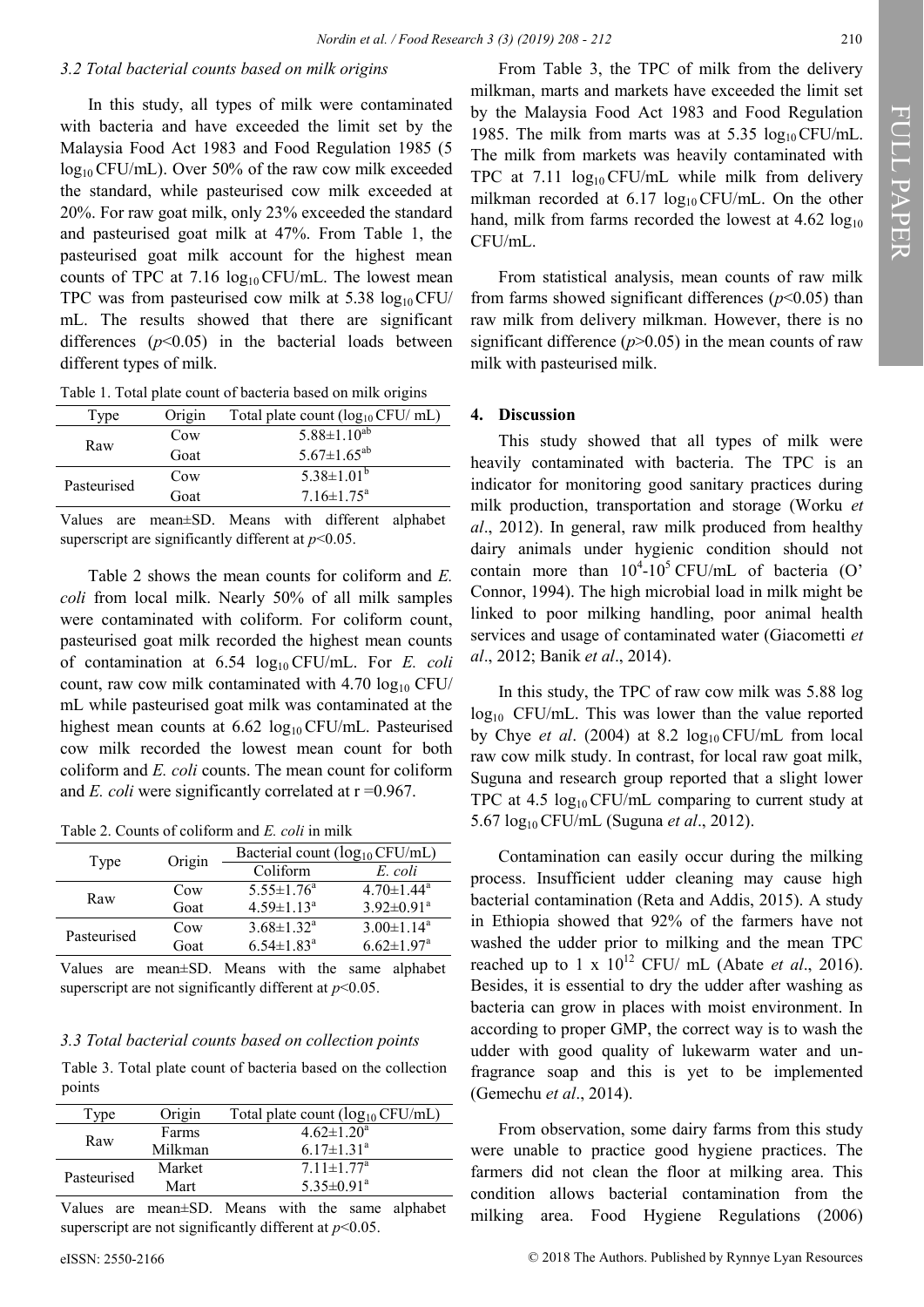FULL PAPER FULL PAPER

emphasise that milking area should be clean from any contamination sources like dust, flies, birds and other animals (Gemechu *et al*., 2014). One of the farms from this study allowed their dog to walk by the milking area and thus signify a point of concern. Additionally, farmed animals can be regarded as reservoirs of pathogens. This enables them to potentially transfer pathogens to milk which includes pathogenic *E. coli*, *Staphylococcus aureus*, *Campylobacter* spp., *Salmonella* spp. and *Listeria monocytogenes* (Farrokh *et al*., 2013).

Temperature has influences high bacterial counts. Milk samples from the market were exposed to a higher temperature in comparing with milk sample from mart as there is no proper refrigerator while selling the milk at the market. Furthermore, Malaysia weather is characterised as warm temperatures (mean >17°C) and abundant rainfall (250-2000 mm). The temperature fluctuates between 23-34°C and relative humidity between 60-95% (Sithambaram and Nizam, 2013). Without right cold chain from farm to processing plant and finally retail points, the bacterial counts can significantly increase together with the warm Malaysia weather.

The pasteurised goat milk in this study was heavily contaminated. Due to heat treatment, this is not expected in pasteurised milk. This can be influenced by poor initial milk quality, defective in pasteurisation machinery, possible post pasteurisation contamination. Post contamination can arise from poor milk processing, unhygienic handling conditions and temperature abuse during storage (Omore *et al*., 2005; Banik *et al*., 2014; Piotrowska *et al*., 2015). Finally, all these factors can contribute to high total bacterial counts.

Some of the pasteurised goat milk was purchased from market. When the mean counts of TPC were analysed based on collection points, it was clear that milk from delivery milkman and market recorded the highest contamination of bacteria. The night market seller from this study used ice to maintain the temperature, which as time passes the ice melted. Besides, milkman delivery from this study selling the milk without putting the milk in the ice container. This highlighted the importance of cold chain at milk sale points.

The pasteurised cow milk, however, showed contamination at only 20% of the milk samples exceed the standard limit. This proves that the pasteurisation is a necessary step and the milk samples lack secondary contamination. This can also be attributed from the use of chilling facilities as some of the pasteurised cow milk was bought from the mart.

According to the Malaysia Food Act 1983 and Food Regulation 1985, the coliform should be less than 50 CFU/mL in raw milk. However, this study showed present of coliform bacteria found in both raw and pasteurised milk. Coliform bacteria is the indicator for faecal contamination in milk. It may also indicate usage of contaminated water, unsanitary milking practices, not maintaining milking equipment and not washed them properly (Banik *et al*., 2014). It is suspected that high coliform count may arise from unsanitary practices during and after milking, rather than faecal contamination. From observation, the dairy goats in this study were reared on raised slatted floored housing system hence can be easily cleaned. The goat dungs can easily fall down through the floor. Additionally, goat's faeces are in pelleted form and easily dried. Therefore, direct faecal contamination is reduced compared to what would occur in cow milk.

Besides that, locally produced - raw cow and goat milk were packed in the plastic container (usually in 250 mL for goat milk and 500 mL for cow milk) from different farms and are available for sale to consumers at small shops or night market (Noted that, after December 2016, no raw milk is legally sold in Malaysia). The usage of plastic container has been associated with high coliform counts in raw milk as plastic is difficult to be cleaned and sterile (Omore *et al*., 2005). Unlike the established dairy companies, they use milk cartoon that suitable are for dairy product packaging. This is yet to be reinforced to the smallholder dairy industries in Malaysia.

In general, the bacterial counts increased as the milk reached the last selling point, market. They sell at high bacterial counts compared to milk from the farm (initial places) and mart (good cold chain system). This reflected from prolonged storage at high temperature. Additionally, Worku and team (2012) agreed that the selling of milk through milkman delivery was commonly practiced with no quality control like no registration system and no communication between authorities and farmers. Hence, the quality of the milk is always subjected to deterioration and imposed a high risk to the consumers.

### **5. Conclusion**

In this study, the finding show bacteriological quality of raw and pasteurised milk of cow and goat milk were not at a satisfactory level. This can be indicated by high bacterial counts from TPC as well as coliform and *E. coli* counts. Pasteurised milk should have lower bacterial counts, but not in this study. Proper refrigeration temperature during transportation, storage